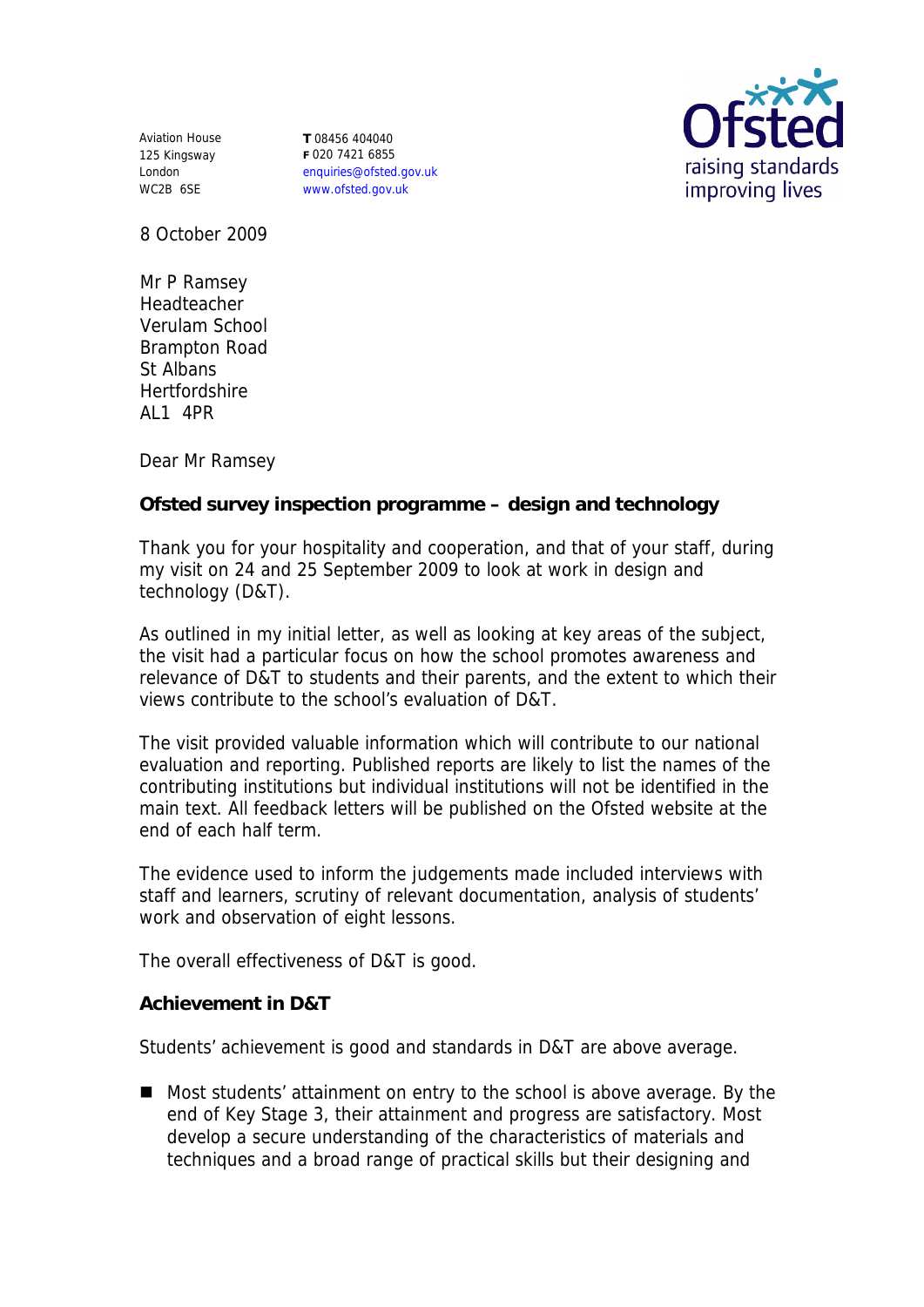project management skills are less well developed and this constrains them in reaching high levels of attainment.

- By the end of Key Stage 4, students' attainment at GCSE level is consistently above average, with many achieving the highest grades, A and A\*. Sixth form students also achieve very well.
- Most students, including those with special educational needs and/or disabilities and those who are gifted and talented make good progress and achieve well, but some students struggle to meet and manage the demands of coursework in food technology. Action to tackle this issue is already underway.
- Students make good or better progress in most lessons and particularly in their personal development. They enjoy solving problems and taking decisions to develop and plan their work. Most students act responsibly, and use complex equipment safely. Their understanding of diet and nutrition are good. Students say they are confident in making healthy meals.

## **Quality of teaching of D&T**

Teaching and learning are good.

- $\blacksquare$  The majority of lessons are good with some outstanding features, particularly at Key Stage 4 and in the sixth form.
- Teachers have good subject knowledge and use a wide range of strategies and resources expertly to engage and motivate students and promote their good progress in Years 10 to 13. For example, the innovative work of designers was used effectively to challenge sixth form students to think creatively to solve problems and communicate their ideas quickly. Technicians, other adults and sixth formers are deployed effectively in lessons to support students in catching up and those who are ready to move on. As a result, students in Years 10 and 11 learn at a rapid rate.
- Assessment systems are securely in place. Most students know what is expected of them and they work at a good pace. In the best lessons teachers regularly sought feedback from students to check their understanding and to tackle misconceptions. In a minority of lessons, mostly at Key Stage 3, teaching did not build sufficiently on what students knew about a new topic at the outset, or check sufficiently on their learning during the lesson.

**Quality of the curriculum in D&T**

The quality of the D&T curriculum is satisfactory

■ A wide range of new courses and qualifications at Key Stage 4 and in the sixth form are very well matched to students' interests, needs and aspirations. Current Year 10 and 11 students find the structured approach to coursework helps them to be more productive and they are making good progress in improving their project management skills.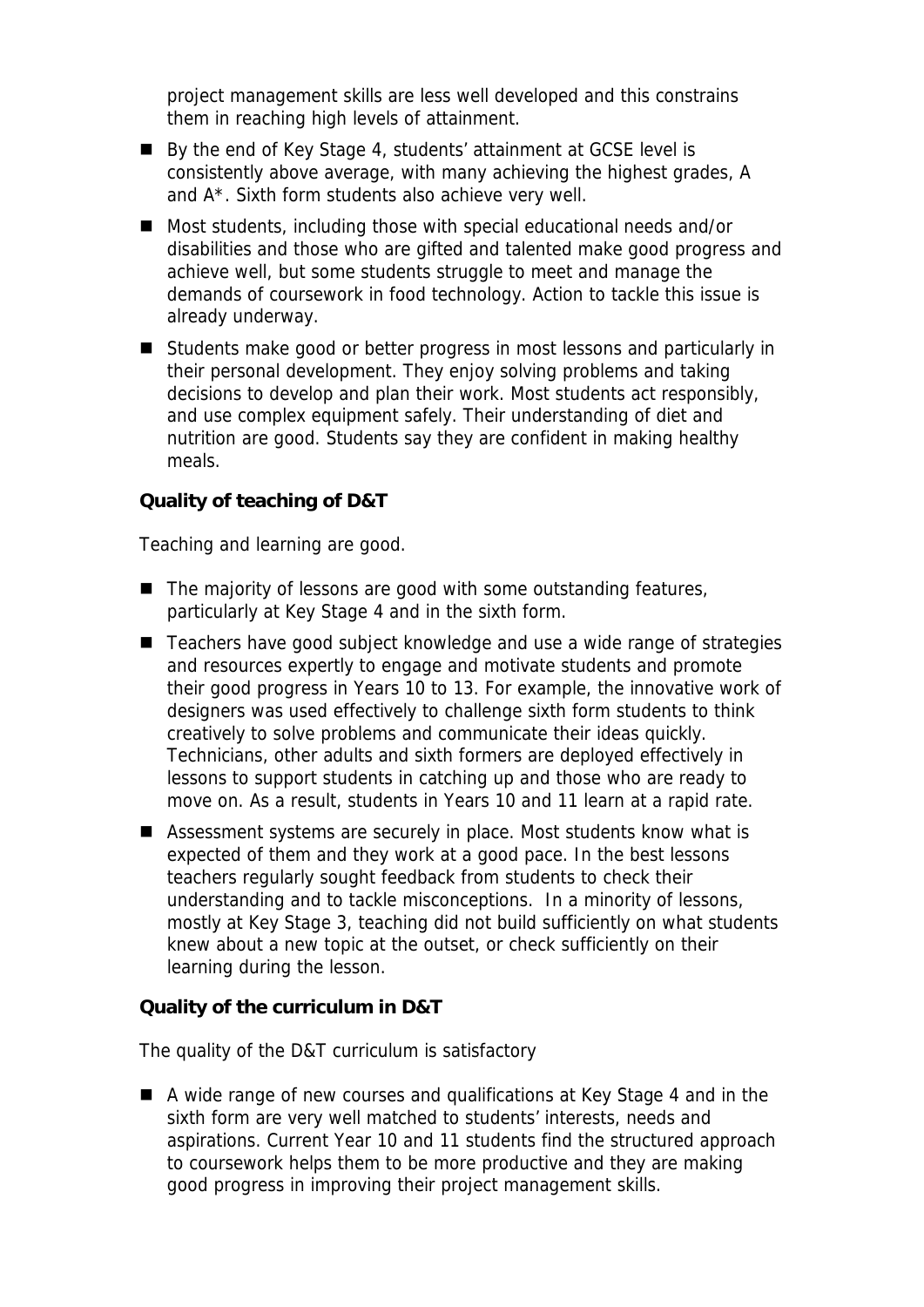- The Key Stage 3 curriculum is satisfactory. Actions to bring coherence to the teaching and assessment of designing skills and the introduction of personal learning resources to support students are promising developments. The emphasis on cooking skills and the making of healthy meals in the scheme of work are very popular with students: they enjoy cooking for pleasure but some are unhappy at the amount of time for lessons which constrains their learning. Some students are unaware of the school's well formed plans to change this situation.
- Planning is satisfactory but occasionally the link between what students will do and what they are expected to learn is unclear in teachers' plans. This is particularly so in some modules at Key Stage 3. Some of the activities in Years 7 to 9 are in need of updating, as they make too few demands on developing students' thinking skills and their awareness of social, cultural and moral considerations when designing and making.
- Extensive ICT resources are used satisfactorily to improve the accuracy, quality and speed of manufacture, but the school is not exploiting them sufficiently to support students in creating unusual and innovative features in the products they design.

**Effectiveness of leadership and management in D&T**

Leadership and management in D&T are good.

- Your support and that of governors and senior managers is well demonstrated in the impact specialist accommodation and staffing resources have had on the quality of teaching and students' achievement in D&T.
- The subject is well-led and management systems, including health and safety, are firmly established. Monitoring and evaluation strategies are in place and lead to plans that are having an impact.

**The school satisfactorily promotes awareness and relevance of D&T to students and parents**

■ The school has a secure vision for D&T. It is shared with staff and is beginning to be shared with parents. Students see the relevance of what they are learning to careers, particularly in engineering, and to their personal development.

**Areas for improvement, which we discussed, included:**

- ensuring consistency in teaching and planning so that teaching builds upon students' earlier learning and the link between teaching objectives and learning outcomes is explicit
- modernising activities in the Key Stage 3 curriculum to promote greater challenge and opportunities for students to acquire designing and project management skills
- using ICT to better effect to enable all students to exploit the creative and innovative features in the products they design.